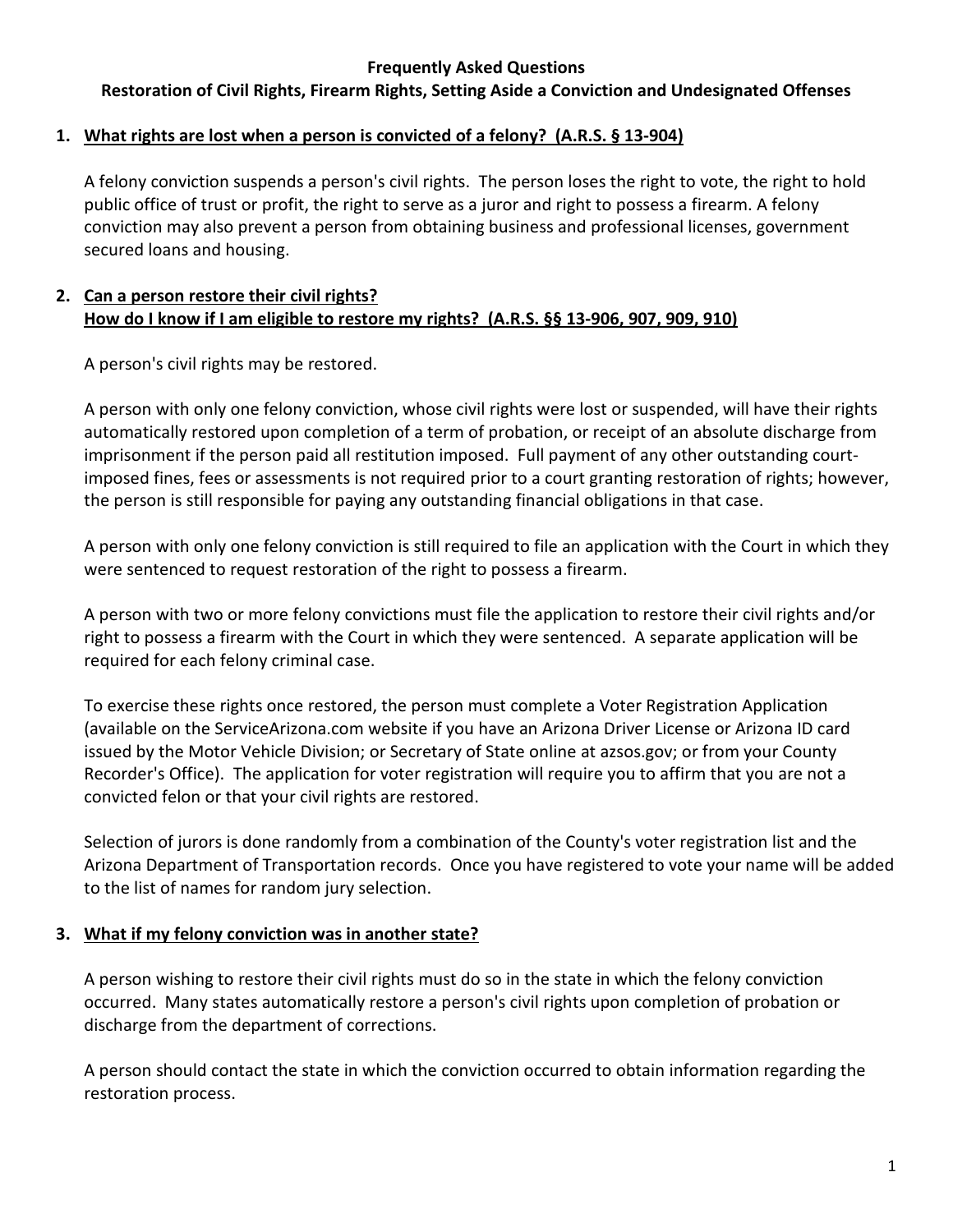# **Restoration of Civil Rights, Firearm Rights, Setting Aside a Conviction and Undesignated Offenses**

# **4. What if I was convicted of a felony in federal court?**

A person convicted of a felony in federal court may apply to restore their civil rights in the county in which they currently reside. Note that other federal laws may still prohibit possession of a firearm after a conviction for a federal offense even if the state grants a request to restore firearm rights. The state may not set aside a judgment of guilt for a federal conviction.

# **5. What is setting aside a conviction? (A.R.S. § 13-905)**

Upon completion of probation or sentence and once discharged by the court a person may file to have their judgment of conviction set aside. Setting aside a judgment of conviction releases the person from all penalties and disabilities resulting from the conviction.

Setting aside a conviction does not seal or expunge your record. The record is still accessible to the public. However, the record will have a notation stating that the conviction has been set aside. Some employers, landlords or other persons reviewing your background are more likely to view the setting aside of a conviction favorably. The setting aside of a conviction lets the employer know that the court is satisfied that the person has been rehabilitated.

The setting aside of a conviction does not apply to penalties and disabilities imposed as a result of a conviction for Department of Transportation offenses under A.R.S §§ 28-3304, 3305, 3306, 3307, 3308. 3312 or 3319 (license revocations and suspensions) or Game and Fish Commission offenses under A.R.S. §§ 17-314 or 340 (unlawful taking, wounding or killing certain wildlife).

A felony that has been set aside may be used at a subsequent trial as a prior felony conviction.

A judgment of guilt may not be set aside for persons convicted of criminal offenses designated as a dangerous offense; an offense for which the person is required to register pursuant to section A.R.S. § 13- 3821; an offense for which there has been a finding of sexual motivation pursuant to A.R.S. § 13-118; a felony offense in which the victim is a minor under fifteen years of age; or an offense in violation of A.RS. § 28-3473 (driving on a suspended, revoked or cancelled license), any title 28, chapter 3 offense (which includes traffic and vehicle regulation offenses) or any local ordinance relating to stopping, standing or operation of a vehicle. Note: a conviction for reckless driving under A.R.S. § 28-693 may apply to have a conviction set aside.

# **6. Where can I get an application?**

You may obtain applications for Restoration of Civil Rights or Setting Aside a Conviction from the Clerk of Court in the county in which you were convicted.

You may also find the application on-line at: azcourts.gov (see "Self-Service Center" "Forms & Instructions"). If your case was from Maricopa County Superior Court, the form may be accessed on the Maricopa County Superior Court Website; (superiorcourt.maricopa.gov) from the Law Library Resource Center under Court Forms, Criminal Section. Carefully read over the form to ensure you know what information the form is requesting.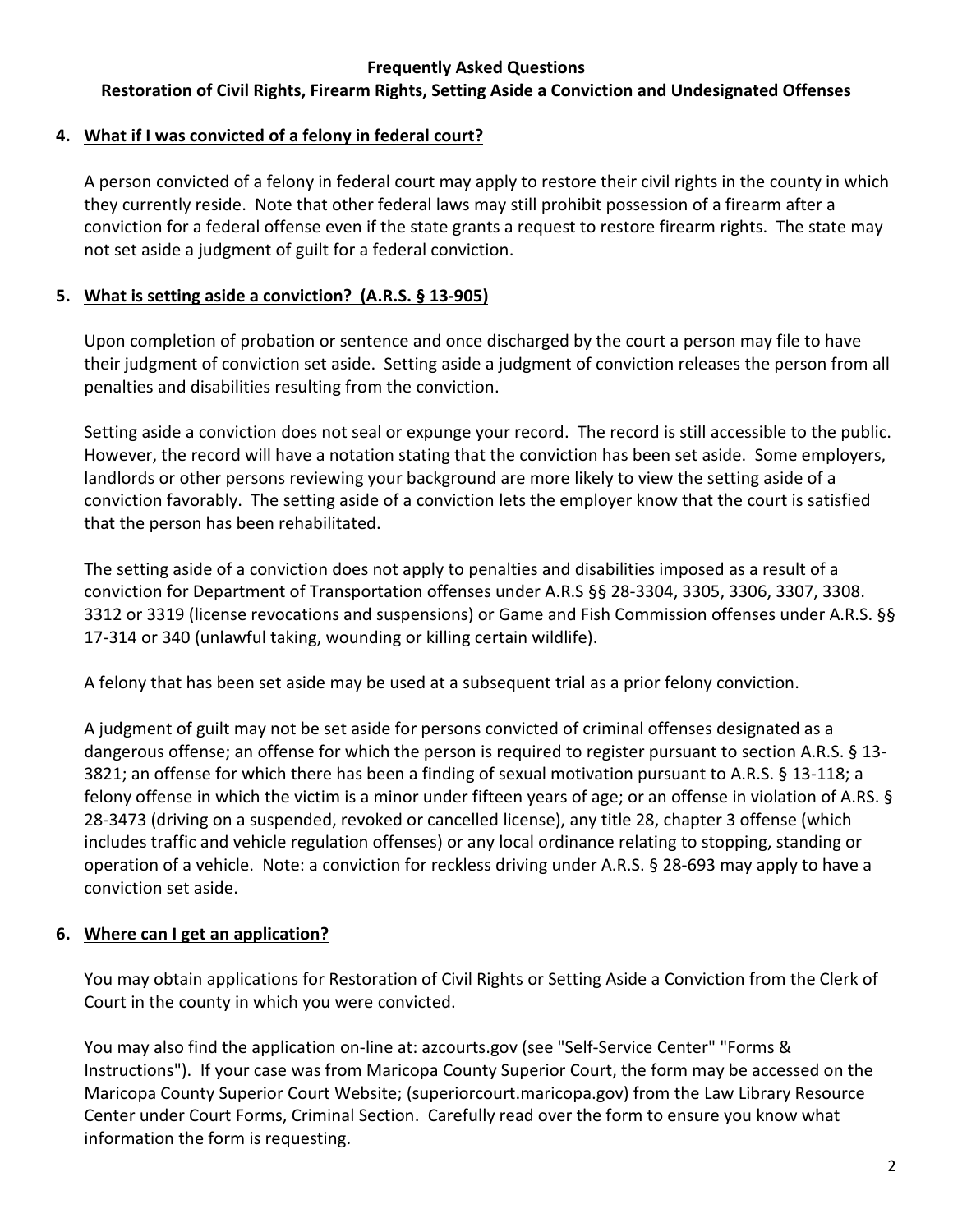### **Restoration of Civil Rights, Firearm Rights, Setting Aside a Conviction and Undesignated Offenses**

#### **7. Where do I get a copy of my Absolute Discharge?**

Certificate of Absolute Discharge from the Department of Corrections may be obtained by writing and requesting the records or visiting:

## **Arizona Department of Corrections**

1601 West Jefferson, MIC 112 Phoenix, AZ 85007

The information will be mailed in three to six weeks. If you were discharged from the Federal Bureau of Prisons, you may obtain a copy of your discharge from your federal probation officer. If your application is being filed in Maricopa County, you may contact the restoration clerk at 602-506-4949 to assist with a federal conviction.

# **8. Once I complete the application, then what?**

After making a copy of the completed application and absolute discharge (if you were sentenced to the Department of Corrections), file the documents at the Clerk of the Court in the court in which you were sentenced.

The court will send you written notice of whether your request was granted or denied. It may take 90 days or more to get your notice.

If the court denies your application the court will provide you with the reason for the denial. If your application for Restoration of Civil Rights is denied you may file an application for reconsideration.

# **9. My felony was reduced to a misdemeanor, but background checks are still showing that I have a felony. Why?**

A criminal background check will include records of arrests by law enforcement agencies (police, sheriff, Department of Public Safety, etc.) and records of court actions from the court in which the case was filed.

If you were originally arrested or charged with a felony offense that was later reduced to a misdemeanor, the law enforcement record of the original felony arrest will not be changed.

If you were placed on probation for an undesignated offense, the offense is treated as a felony for all purposes until such time that the court actually enters an order designating the offense a misdemeanor.

Information regarding a person's Class 6 offense designation from a felony to misdemeanor is not routinely forwarded to anyone. This means that when background checks are done, the charges are still showing as felonies.

To resolve the situation, you need to make copies of the court order that designated the offense a misdemeanor and write a note requesting certain government entities update the information in their databases.